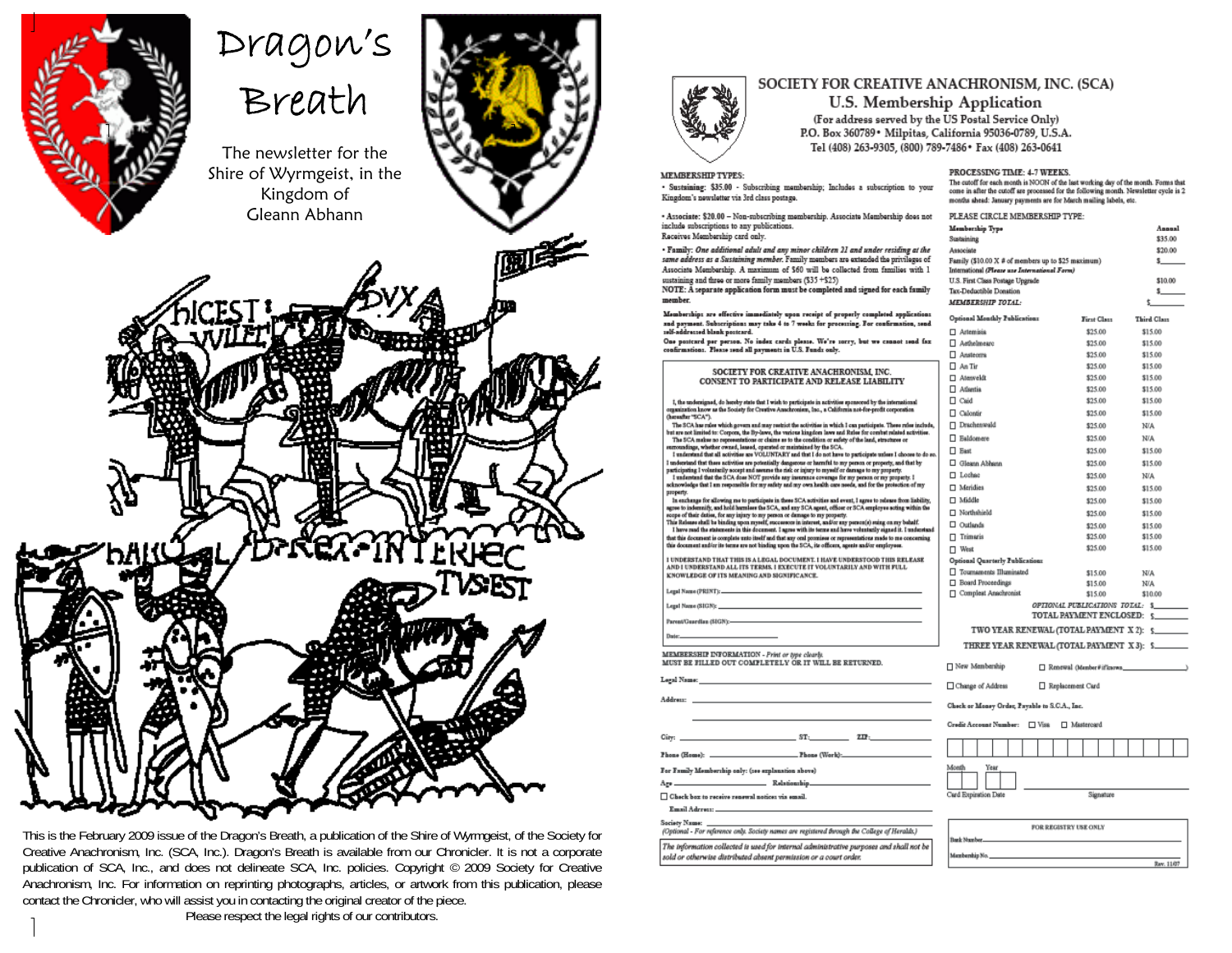## Wyrmgeist Regnum

- Senechal: Katerina Dimetrieva (seneschal@wyrmgeist.org) Coordinates shire activities and oversees the other officers.
- Knights Marshal: Lannon MacGillivary (marshal@wyrmgeist.org) In charge of fighter training and combat safety.
- Deputy Knights Marshal: Agnar 'Rohan' Hringsson Assists Knights Marshal
- Herald: Louis Renart de Bresse (Frenchy) (herald@wyrmgeist.org) Handles name and device submission & public announcing.
- Minister of Arts & Sciences: Emma of Wyrmgeist (artsci@wyrmgeist.org) Encourages the study and practice of medieval arts, crafts, and sciences.
- Reeve: THL Malcom MacAdaim (reeve@wyrmgeist.org) Responsible for financial affairs of the group.
- Chiurgeon: Else Hartmann and Mychel Boese Responsible for administering first aid when needed.
- Chatelaine: Olrun Elidasdottir (chataline@wyrmgeist.org) Welcomes new members & coordinates demos.
- Constable: Martine de Bresse (constable@wyrmgeist.org) Responsible for event security and registration.
- Webminister: Martine de Bresse (webmaster@wyrmgeist.org) Responsible for group's website.
- Chronicler: Lasair inghean mhicSeoin (lasair1@cox.net) Publishes group newsletter, phone list, event calendar and flyers.

| <b>Wyrmgeist Fighter Practice</b>                                                                        | Our website address:           |  |  |
|----------------------------------------------------------------------------------------------------------|--------------------------------|--|--|
| Every Sunday Afternoon, 2:00 pm-ish Until Dark<br>Last Sunday of every month is a Garb and Grub Practice | www.wyrmgeist.org              |  |  |
| Open To The Public                                                                                       | Our Yahoo! Group:              |  |  |
| Forest Park on South Harrell's Ferry Road<br>(Near the Tennis Courts)                                    | http://groups.yahoo.com/group/ |  |  |
| <b>Wyrmgeist Populace Meetings</b>                                                                       | wyrmgeistdragoncave/           |  |  |
| 1st Monday of each Month, 7:00 pm                                                                        | Our Kingdom:                   |  |  |
| Open To The Public                                                                                       | www.gleannabhann.org           |  |  |
| Main Library on Goodwood Blvd.                                                                           |                                |  |  |
|                                                                                                          |                                |  |  |

|                | Sat             | $\triangleright$                                | Company of<br>$\overline{4}$ | 21              | 28                        |
|----------------|-----------------|-------------------------------------------------|------------------------------|-----------------|---------------------------|
|                | E               | Seleone's 30th<br>$\overline{6}$                | Candlemas<br>13              | 20              | Fighter's Collegium<br>27 |
|                | Thu             | $\overline{S}$                                  | 12                           | $\overline{19}$ | 26                        |
|                | Wed             | 4                                               |                              | 18              | 25                        |
| <b>POOS AI</b> | Tue             | 3                                               | $\overline{10}$              | 17              | $\overline{24}$           |
|                | <b>non</b><br>2 | Business<br>Meeting<br>$\overline{\mathcal{C}}$ | $\sigma$                     | $\overline{16}$ | 23                        |
| ennde          | Sun             |                                                 | $\infty$                     | 15              | 22                        |

L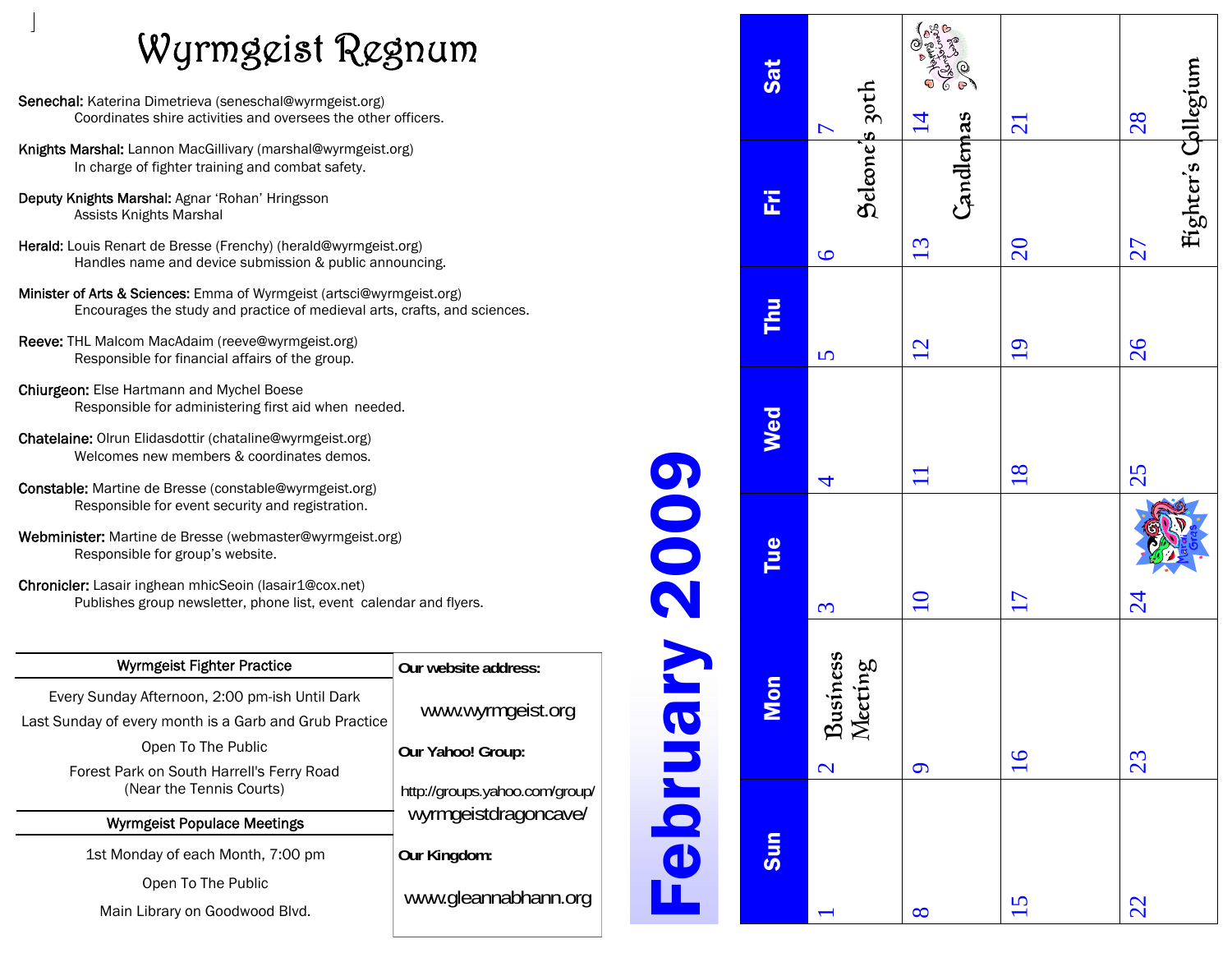### WHERE IN THE WORLDE?

ARAGON, or Arragon (in Span. *Aragon*), a captaincy general, and formerly a kingdom of Spain; bounded on the N. by the Pyrenees, which separate it from France, on the E. by Catalonia and Valencia, S. by Valencia, and W. by the two Castiles and Navarre. Pop. (1900) 912,711; area, 18,294 sq. m. Aragon was divided in 1833 into the provinces of Huesca, Teruel and Saragossa; an account of its modern condition is therefore given under these names, which have not, however, superseded the older designation in popular usage.

Aragon consists of a central plain, edged by mountain ranges. On the south, east and west, these ranges, though wild and rugged, are of no great elevation, but on the north the Pyrenees attain their greatest altitude in the peaks of Aneto (11,168 ft.) and Monte Perdido (10,998 ft.) - also known as Las Tres Sorores, and, in French, as Mont Perdu. The central pass over the Pyrenees is the Port de Canfranc, on the line between Saragossa and Pau. Aragon is divided by the river Ebro, which flows through it in a south-easterly direction, into two nearly equal parts, known as Trans-ibero and Cis-ibero. The Ebro is the principal river, and receives from the north, in its passage through the province, the Arba, the Gallego and the united waters of the Cinca, Esera, Noguera Ribagorzana, Noguera Pallaresa and Segre - the last three belonging to Catalonia. From the south it receives the Jalon and Jiloca (or *Xalon* and *Xiloca*) and the Guadalope. The Imperial Canal of Aragon, which was begun by the emperor Charles V. in 1529, but remained unfinished for nearly two hundred years, extends from Tudela to El Burgo de Ebro, a distance of 80 m.; it has a depth of 9 ft., and an average breadth of 69, and is navigable for vessels of about 80 tons. The Royal Canal of Tauste, which lies along the north side of the Ebro, was cut for purposes of irrigation, and gives fertility to the district. Two leagues north-north-east of Albarracin is the remarkable fountain called Cella, 3 700 ft. above the sea, which forms the source of the Jiloca; and between this river and the Sierra Molina is an extensive lake called Gallocanta, covering about 6000 acres. The climate is characterized by extreme heat in the summer and cold in the winter; among the mountains the snowfall is heavy, and thunderstorms are frequent, but there is comparatively little rain.

Within a recent geological period, central Aragon was undoubtedly submerged by the sea, and the parched chalky soil remains saturated with salt, while many of the smaller streams run brackish. As the mountains of Valencia and Catalonia effectually bar out the fertilizing moisture of the sea-winds, much of the province is a sheer wilderness, stony, ash-coloured, scarred with dry watercourses, and destitute of any vegetation except thin grass and heaths. In contrast with the splendid fertility of Valencia or the south of France, the landscape of this region, like the rest of central Spain, seems almost a continuation of the north African desert area. There are, however, extensive oak, pine and beech forests in the highlands, and many beautiful oases in the deeply sunk valleys, and along the rivers, especially beside the Ebro, which is, therefore, often called the "Nile of Aragon." In such oases the flora is exceedingly rich. Wheat, maize, rice, oil, flax and hemp, of fine quality, are grown in considerable quantities; as well as saffron, madder, liquorice, sumach, and a variety of fruits. Merino wool is one of the chief products.

In purity of race the Aragonese are probably equal to the Castilians, to whom, rather than to the Catalans or Valencians, they are also allied in character. The dress of the women is less distinctive than that of the men, who wear a picturesque black and white costume, with knee-breeches, a brilliantly coloured sash, black hempen sandals, and a handkerchief wound round the head.

Three counties - Sobrarbe, situated near the headwaters of the Cinca, Aragon, to the west, and Ribagorza or Ribagorca, to the east - are indicated by tradition and the earliest chronicles as the cradle of the Aragonese monarchy. These districts were never wholly subdued when the Moors overran the country (711-713). Sobrarbe especially was for a time the headquarters of the Christian defence in eastern Spain. About 1035, Sancho III. the Great, ruler of the newly established kingdom of Navarre, which included the

When the words come they are merely empty shells without the music They live as they are sung for the words are the body and the music the spirit.

Hildegard of Bingen

three counties above mentioned, bequeathed them to Gonzalez and Ramiro, his sons. Ramiro soon rid himself of his rival, and welded Sobrarbe, Ribagorza and Aragon into a single kingdom, which thenceforward grew rapidly in size and power and shared with Castile the chief part in the struggle against the Moors. The history of this period, which was terminated by the union of Castile and Aragon under Ferdinand and Isabella in 1479, is given, along with a full account of the very interesting constitution of Aragon, under Spain. At the height of its power under James I. (1213-1276), the kingdom included Valencia, Catalonia, the Balearic Islands and the considerable territory of Montpellier in France; while Peter III. (1276-1285) added Sicily to his dominions.

The literature relating to Aragon is very extensive. See, in addition to the works cited in the article Spain (section *History), "* Les Archives d'Aragon et de Navarre," by L. Cadier, in *Bibliotheque de l'* E *cole des Charles,* 49 (Paris, 1888). Among the more important original authorities, the following may be selected: - for general history, *Anales de la corona de Aragon,* by G. Curita, 3rd ed. in 7 folio volumes (Saragossa, 1668-1671; 1st ed. 1562-1580); - for ecclesiastical history, *Teatro historico de las iglesias de Aragon*  (Pamplona, 1770-1807); for economic history, *Historia de la economia politica de Aragon,* by I. J. de Asso y del Rio (Saragossa, 1798). For the constitution and laws of Aragon, see *Origines del Justicia de Aragon,* &c., by J. Ribera Tarrago (Saragossa, 1897), and *Instituciones y reyes de Aragon,* by V. Balaguer (Madrid, 1896). The topography, inhabitants, art, products, &c., of the kingdom are described in a volume of the series *Espana* entitled *Aragon,* by J. M. Quadrado (Barcelona, 1886).

This article is from the 1911 edition of an encyclopedia, which is out of copyright here in the U.S. It is in the public domain and you may copy, download, print and distribute this work as you see fit.. Compiled by Melissa Snell at about.com

#### Of Interest

#### **The Book of the Courtier**

This English translation of *The Book of the Courtier* is that of Sir Thomas Hoby (1561) as edited by Walter Raleigh for David Nutt, Publisher, London, 1900, and partakes of the virtues and faults, as may be, of that edition. It was transcribed by RisaS. Bear at the University of Oregon during the summer of 1997. This edition is provided to the public for nonprofit purposes only; the design is copyright © 1997 The University of Oregon.

#### **THE CONTENTES OF THE BOOKE**

The first booke, entreateth of the perfect qualities of a Courtier. The second, of the use of them, and of merie Jestes and Pranckes. The thirde, of the condicions and qualities of a waytinge Gentillwoman. The fourth, of the end of a Courtier, and of honest love.

http://darkwing.uoregon.edu/~rbear/courtier/courtier.html